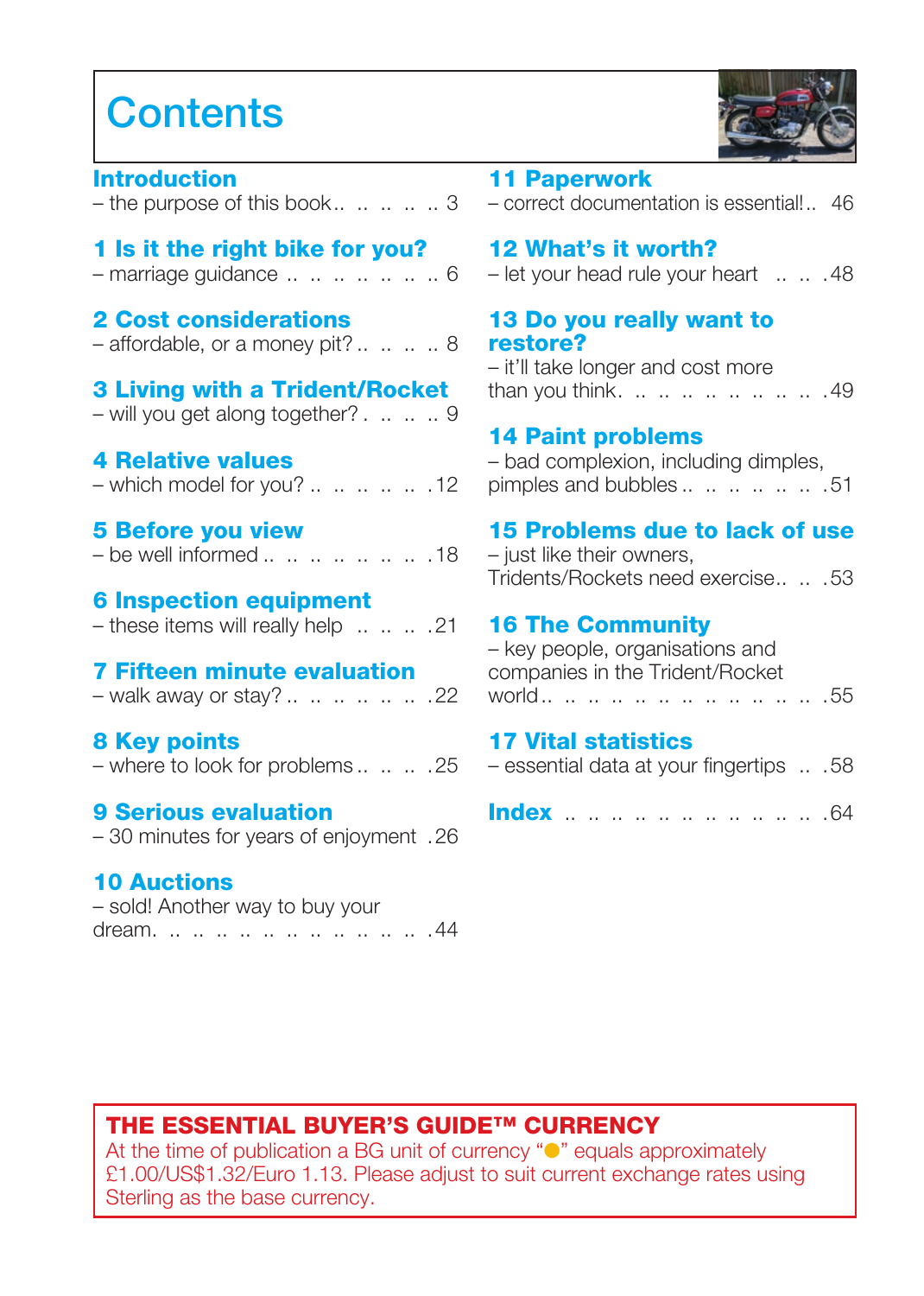# 2 Cost considerations

– affordable, or a money pit?

The spares situation for Triples is excellent. Virtually every part is available, including crankcases, and only a few parts are currently NLA (no longer available). There are several specialist suppliers who are very knowledgeable, and their range of spares continues to expand. The range of upgraded parts is also increasing for those who wish to fit more modern technology, such as brakes, electrics, and ignition and fuel systems.

Complete restoration cost from basket case to concours is expensive at around  $\bigcirc$  x10,000, depending on upgrades etc.

Example parts prices: Front brake master cylinder  $\bullet$  x135 Carburettor **C**x122 (each) Piston and rings  $\bigcirc$  x93 (each) Valve quide  $\bullet$  x13 (each) Valves  $\bullet$  x15 (each) Big end shells  $\bigcirc$  x40 (set) Main bearing shells  $\bigcirc$  x35 (set) Oil pump (complete)  $\bigcirc$  x220 Timing cover  $\bullet$  x230 Raygun exhaust silencers  $\bullet$  x145 (each) Hurricane silencer set x295 T160 silencer  $\bullet$  x116 (each) T150 3-into-1 exhaust system ●x785 Standard brake disc x45 Drilled brake disc x59 Rocket III wiring harness  $\bigcirc$ x90 T160 braided wiring harness  $\bigcirc$  x129 Tri-spark electronic ignition  $\bigcirc$  x220 Bover electronic ignition  $\sim$  x110 T150 rear mudguard  $\triangle$ x185 T160 rear mudguard  $\bullet$  x154 Twin-disc conversion **C**x630-780 Front fork stanchion  $\sim$  x57 Rear shock absorbers  $\bullet$  x128 (pair) T160 headlamp shell and rim  $\bigcirc$  x110 Re-con rocker box  $\bullet$  x145 (complete)

**Wiring harnesses are available.**



**Drilled brake discs are now available.**



**Twin-disc upgrade fitted to a T160.**



**Virtually all engine and gearbox parts are available.**



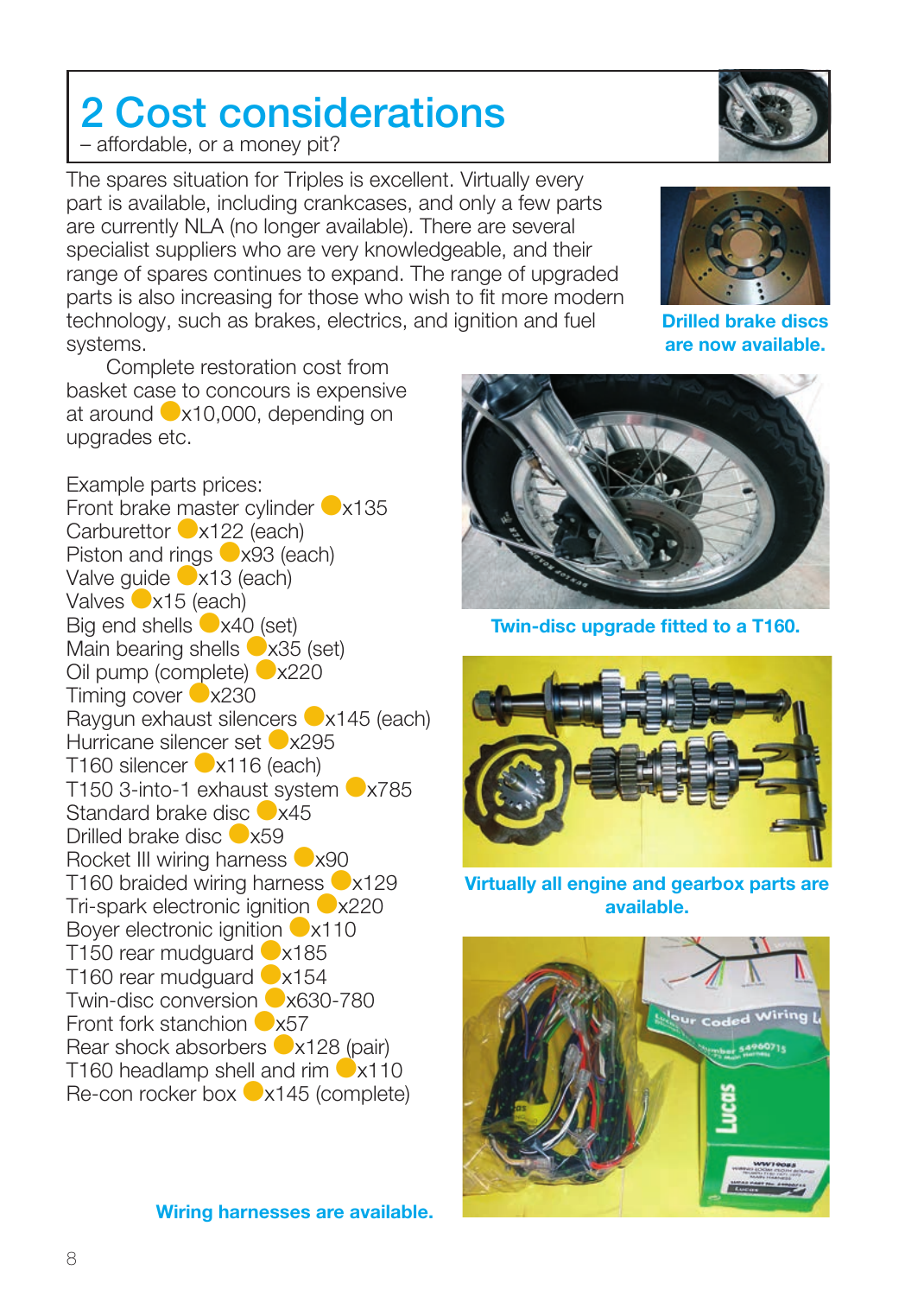

**Put the bike on its centre stand and have a good, slow walk round it.**



**The first two letters of the engine number tell you the model year and month of manufacture. This T160 is EK – May '75.**

bikes fitted with them, shows charge. Before turning off the engine rev it and check again for blue smoke.

With the engine off, check for play in the forks, headstock and swinging arm. Are there any signs of oil weeping from the front or rear suspension? Are details like the tank, the colour, the side panels, brakes and forks correct for the model year?

### Spotting a fake

Since most variants of the Trident and Rocket III differed only in cycle parts – tank, side panels, forks, wheel hubs and brakes, it's relatively easy to change the identity of a machine by bolting on the

relevant bits. Nothing wrong with that, as long as it's made clear that this is the case and the bike isn't being sold as something that it isn't. Original bikes are always worth more than those that are 'mixed and matched.' Engine and frame numbers provide the model year and month of manufacture, and this is a good indication of the bike's authenticity.

Hurricanes and specials are a bit more problematic. Since Hurricanes are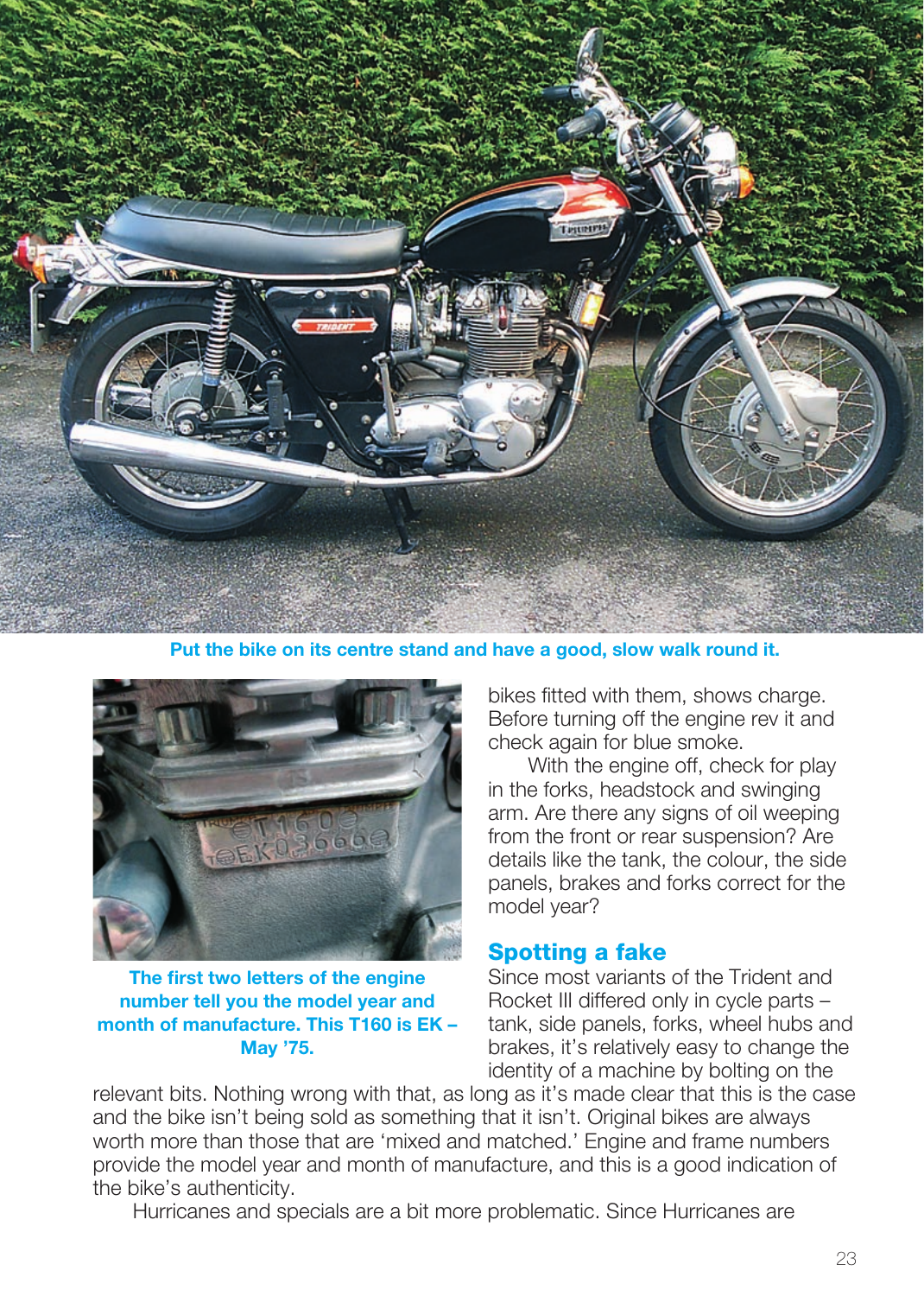(with the bike on the main stand rock and twist the rear wheel) if there is play it may be just the bearing that's the problem, but it may be a worn hub, and they are NLA. Repairs can be effected however, if necessary. Later models with disc brakes used straight alloy hubs on those wheels fitted with discs.

#### **Suspension** 4 3 2 1

The basic suspension setup was the same for all Triples with front telescopic forks and twin rear shocks, but the front forks on early models had steel lower fork legs with external springs under a rubber gaiter. Later models used Ceriani forks with alloy lower fork legs, with later models adapted to accept a front disc brake. (Note that twin discs were never fitted to any production Triple, but twin-disc conversions are now available, although they're not cheap!). The main problem with the forks is that, like most forks, they can leak oil where the stanchions enter the lower fork legs. Check for leaks here – misting/oily dirt round the bottom of gaiters on early models is a tell-tale sign. This is often caused by pitting on the chrome of the fork stanchions, so check these carefully if they are exposed. The forks should travel up and down easily and smoothly.

Rear shock absorbers can leak and lose effectiveness. Check for leaks and rust or oil on the central shaft inside the springs. Replacements and upgraded items are readily available.



**Conical rear hub on a T150V.**



**Check fork stanchions for signs of pitting, which can cause oil leaks.**

### Steering head bearings

**4 3 2 1** 

As with most bikes, the steering head bearings can't be greased in situ so are often ignored, and often over-tightened, which results in a stiff and uneven operation.

With the bike on the centre stand, swing the handlebars from side to side to check for roughness or stiff patches. New bearings are quite cheap, but it's a big job to replace them. To check for play, take the bike off the main stand and rock it backwards and forwards with the front brake on – if there's play you can hear and feel it through the handlebars. In this case it may mean that the bearings simply need re-tightening, but until that's done, you won't know. T160s used taper roller head bearings which are less prone to wear.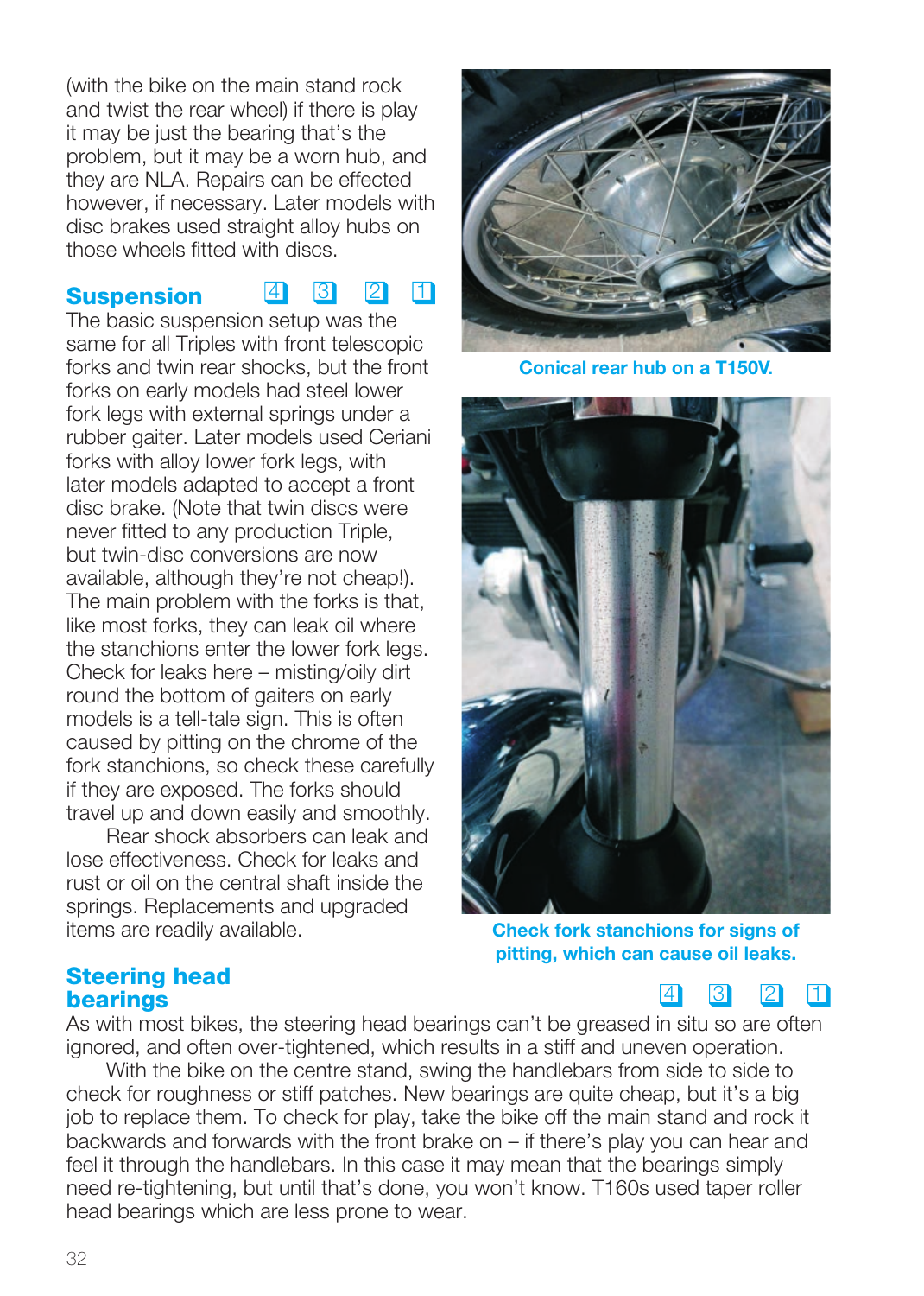## **Paperwork**

– correct documentation is essential!

### The paper trail

Classic bikes usually come with a large portfolio of paperwork accumulated and passed on by a succession of proud owners. This documentation represents the real history of the bike, and from it can be deduced the level of care the bike has received, how much it's been used, which specialists have worked on it and the dates of any major repairs and restorations. All of this information will be priceless to you as the new owner, so be very wary of machines with little paperwork to support their claimed history.

### Registration documents

All countries have some form of registration for private vehicles whether it's like the American 'pink slip' system or the British 'log book' system.

It is essential to check that the registration document is genuine, that it relates to the bike in question, and that all the vehicle's details are correctly recorded, including frame and engine numbers. If you are buying from the previous owner, his or her name and address will be recorded in the document: this will not be the case if you are buying from a dealer.

In the UK the current registration document is named 'V5C,' and is printed in coloured sections of blue, green and pink. The blue section relates to the bike's specification, the green section has details of the new owner, and the pink section is sent to the DVLA in the UK when the bike is sold. A small section in yellow deals with selling the bike within the motor trade.

In the UK, the DVLA provides details of earlier keepers of the vehicle upon payment of a small fee, and much can be learned in this way.

If you are importing a bike from abroad, the main document to have is the NOVA certificate (Notification of Vehicle Arrival), which means that all the relevant import duties and taxes have been paid. With this, registering the bike in the UK is quite straightforward, if a little bureaucratic. As well as the NOVA, you need to insure it (on the frame number), have the bike authenticated by the owners' club (TR3OC), provide the receipt of purchase, and complete a rather onerous form and send it all off to the DVLA. Without the NOVA document it can be a complete nightmare. Note that to register a Triple in the UK you no longer require an MoT, which is great news as it means you can register a restoration project as soon as you get it and not have to wait until it's restored and MoT'd before you can apply.

### Roadworthiness certificate (MoT)

In the UK it is no longer a requirement to have an MoT on any vehicle over 40 years old, so this includes all Triples; although, some owners choose to still MoT their bikes every year. Whatever the case, a good owner should have all the past certificates from when the bike did require an MoT (up to May 2018), and these show mileage and give a good idea of how the bike has been used.

It can be a good idea to ask that the bike is given an MoT as part of the deal, just for peace of mind. I think this depends on how mechanically minded you are. If you're not, and don't trust your own checks, then an MoT might be a good idea. But just remember that an MoT doesn't cover any part of the engine or gearbox.